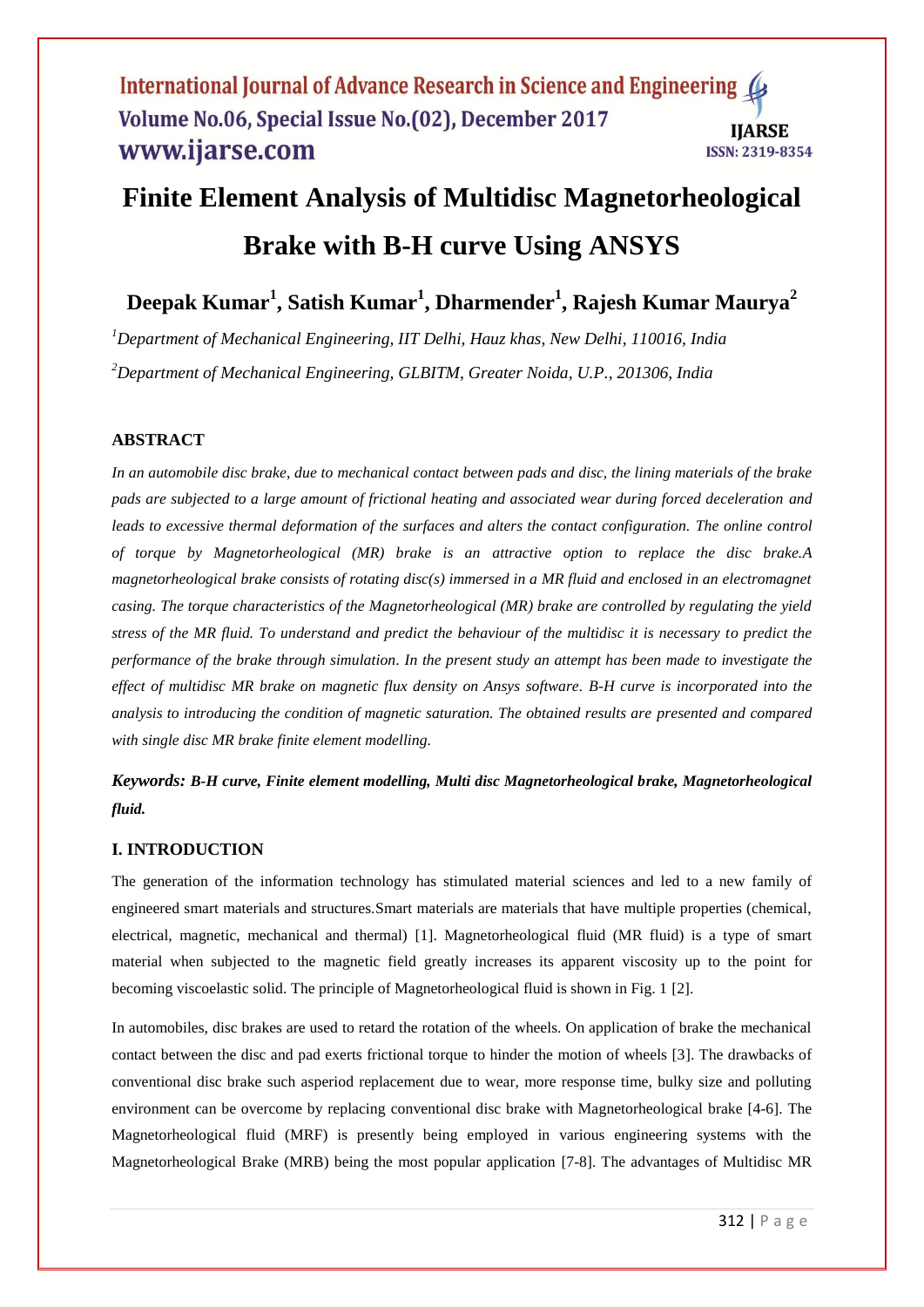brake is higher braking torque as compare to single disc MR brake. Multidisc MR brake also have some disadvantages as their bulkiness, more space requirement, complexity in manufacturing, more cost. One major limitations of multidisc MR brake is that it is very difficult to attach the separator plate with housing and pouring of MR fluid. Another major limitations of multidisc MR brake is leakage of MR fluid as temperature in multidisc

*Corresponding author: Deepak Kumar, Email: [dpkchauhan727@gmail.com,](mailto:dpkchauhan727@gmail.com) Mob: +919540859651*

MR brake increases drastically, therefore seal material can not withstand with this much of temperature. In spite of having these disadvantages, it can be used for the applications where braking torque requirement is very high. Therefore in the present study an attempt has been made to do finite element analysis of multidisc MR brake.



Fig 1. Principle of MR fluid [2]

## **II. FINITE ELEMENT MODELLING OF MULTI DISC MAGNETORHEOLOGICAL BRAKE**

In multidisc MR brake, In place of single disc, more than one disc was used. Other components of MR brake were remain same as single disc MR brake. The purpose of multidisc MR brake is to increase the braking torque which overcome the limitation of single disc MR brake. Two dimensional axi-symmetric model of multidisc (18 disc) MR brake is shown in Fig. 2. PLANE 13 was chosen for meshing the geometry. PLANE 13 element has four nodes and each node have four degree of freedom. EMUNIT command was used to set SI units throughout the analysis. The B-H curve used for imposing the condition of magnetic saturation in the present analysis is shown Fig. 3. NBUST command was used to incorporate the B-H curve into finite element analysis. It was assumed that there was no leakage from housing to the environment. Therefore flux parallel to the housing was made zero (AZ=0). Non-magnetic seal was used to prevent the leakage of MR fluid. All Discs were attached to the shaft as interference fit. MR fluid consists of 80, 18.5, 0.25 and 0.25 weight percentage of iron particle, silicon oil, oleic acid and tetramethyl ammonium hydroxide respectively was used in the analysis. AWG Copper coil having 1000 number of turns was used. Maximum saturation current (2.78 amp) was supplied to the magnetic coil. For a given current density, magnetic flux density can be calculated. Coil having  $0.017 \text{ m}^2$  crosssection area was incorporated into the analysis. The dimension of all 18 disc was kept constant. The free space permeability value was kept as  $\mu_0 = 4\Pi \times 10^{-7}$  H/m.MR fluid gap of 1mm was maintained throughout the analysis. The relative permeability for Housing, Seals, Bearings, Shaft, Rotor and MR fluid was taken as 100, 1, 100, 5000, 5000 and 8 respectively. MAGSOLV and plot command was used to get the vector plot and nodal plot.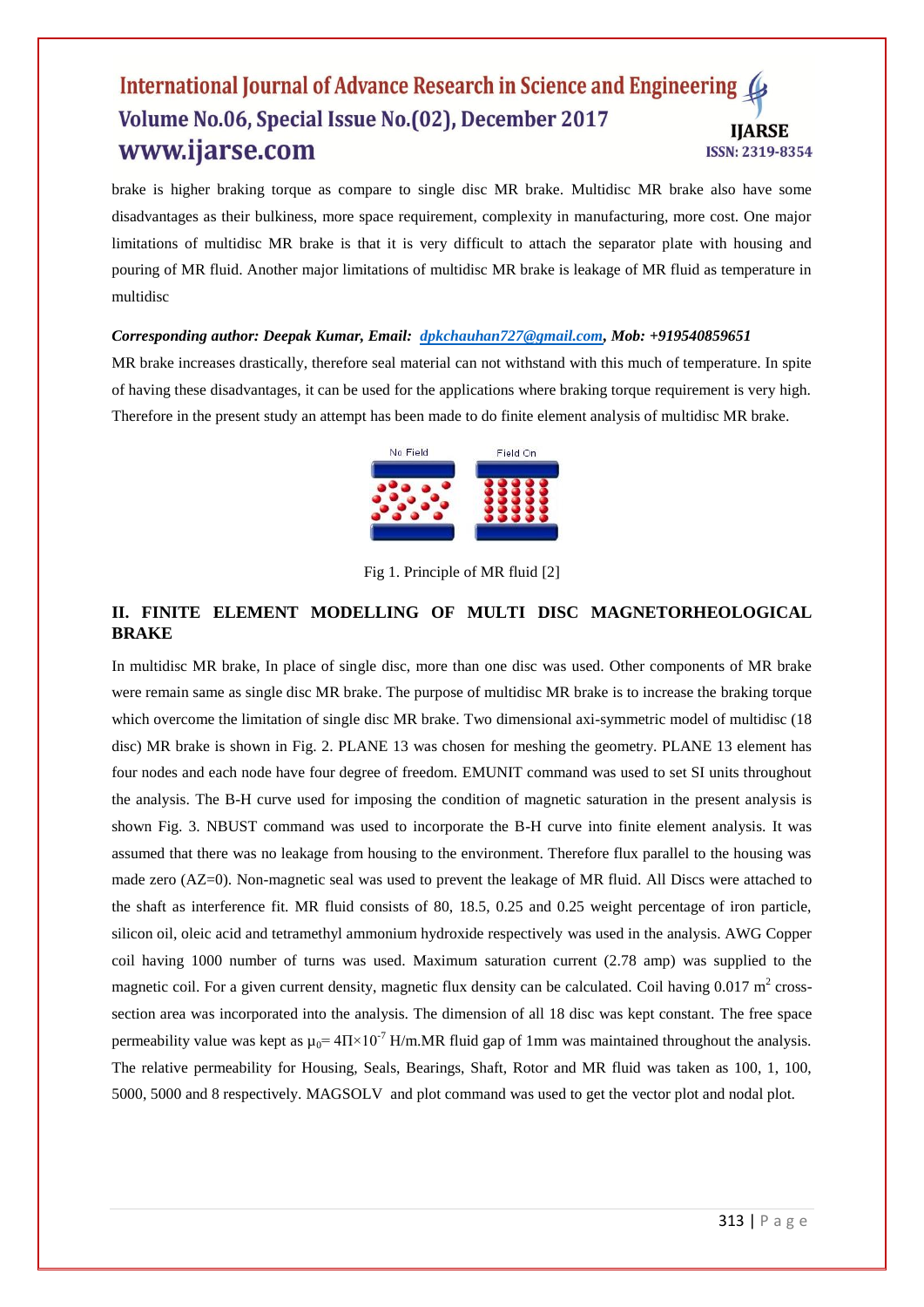

**Fig 2.Two dimensional axi-symmetric model of Multidisc MR Brake.**



**Fig 3.B-H curve for Finite element analysis.**

Torque developed by MR brake is a function of magnetic field strength and MR fluid gap. The torque equation used for calculating of torque is shown in equation 1 [5]. It is expected that increasing the number of disc of MR brake, the developed retarding torque should also be increased.

$$
T = 2 \Pi n \left[ \left\{ 2.727 \times 10^{-4} N^{15} I^{15} \left( \frac{1}{\sqrt{h_r}} - \frac{1}{h_i} \right) \left( \frac{r^2}{r^2} - \frac{r^2}{r^3} \right) \right\} + \left\{ 0.101 \times 10^{-4} N^{15} I^{15} \left( \frac{1}{h_r} - \frac{1}{h_i} \right) K(H) \left( \frac{r^3}{r^2} - \frac{r^3}{r^3} \right) \right\} + \left\{ \frac{\eta \omega (\log h_i - \log h_f)}{3} \left( \frac{r^3}{r^2} - \frac{r^3}{r^3} \right) \right\} + \frac{2 \Pi m \omega}{3} (\log h_s - \log h_i) \left( \frac{r^3}{r^2} - \frac{r^3}{r^3} \right) \tag{1}
$$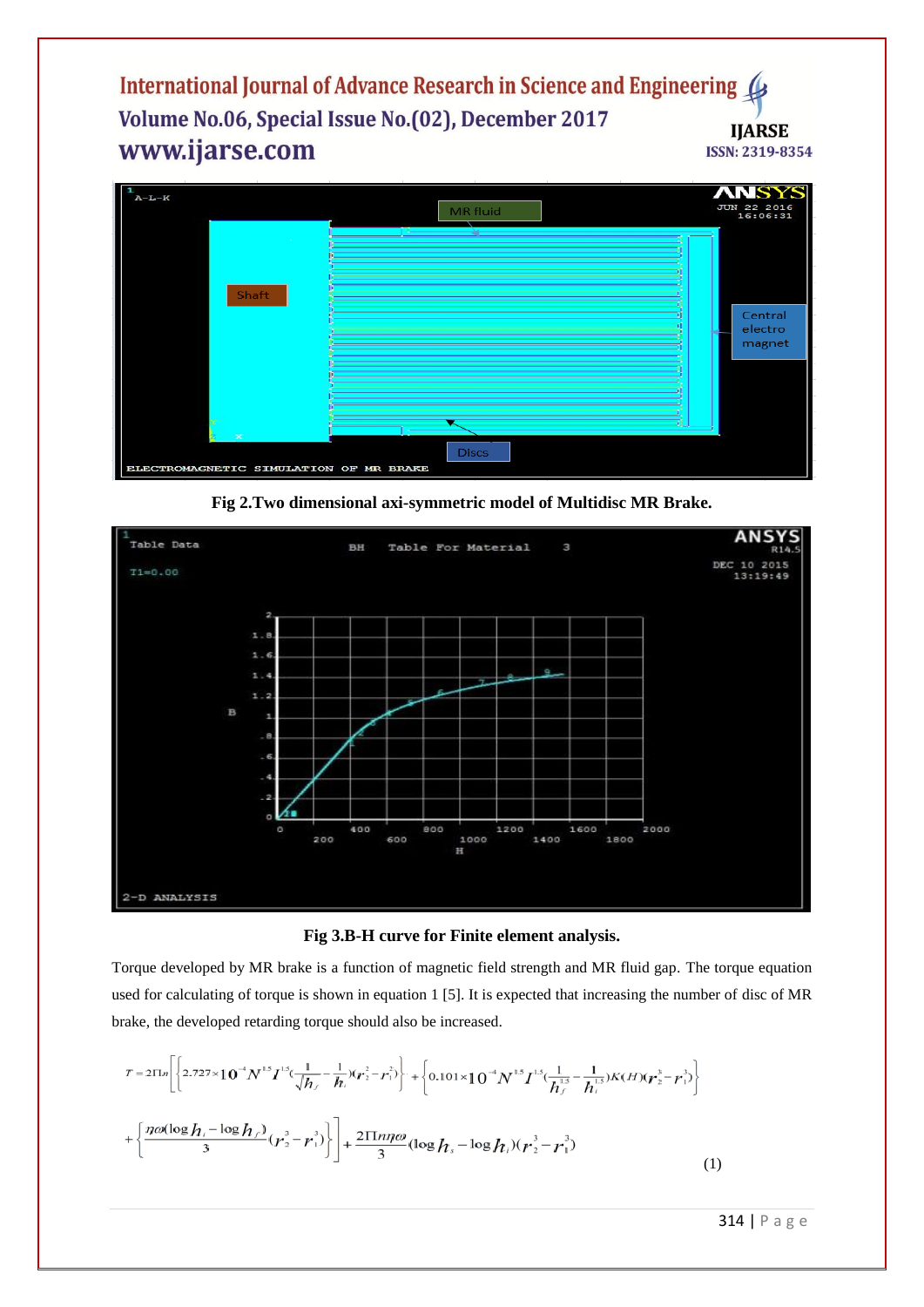Where,  $h_s = 2h_i - h_f$ , n- number of disc, N- number of turns, I- current,  $h_f$ - final MR fluid gap width,  $h_i$ - Initial MR fluid gap width,  $r_2$ - outer radius of disc,  $r_1$ - inner radius of disc, K (H)- function of magnetic field strength,  $\Pi$ kinematic viscosity,  $\omega$  – speed.

## **III. RESULTS AND DISCUSSION**

Magnetic static analysis was used to carry out two dimensional flux lines analysis .The torque is calculated along the disc, therefore maximum flux lines should pass through the disc to get the maximum braking torque and the flux lines around the shaft, seal and housing should be minimum to have the minimum power loss during off state condition as shown in Fig. 4. For this non-magnetic material as low carbon steel was selected for shaft, seal and housing. The magnetic flux density generated by vector plot and nodal plot for multidisc MR brake is 8.96284 and 9.02765 Tesla as shown in Fig. 5 and 6 respectively. Along the disc periphery, the magnetic flux value is maximum which indicates that more braking torque was generated by MR fluid at that particular region.Magnetic flux density is different along each nodes. A developed APDL code was used to get the magnetic flux density at each node. In case of single disc MR brake maximum magnetic field was generated as 0.922 and 1.04 Tesla by vector plot and nodal plot respectively [7]. The magnitude of retarding torque developed by MR brake is dependent on supplied current. Torque developed by multidisc MR brake is increasing with current as shown in Fig. 7. After 2.5 amp current, MR fluid saturates and therefore torque value also saturated and variation of torque becomes negligible after saturation of MR fluid. Therefore it is concluded that by increasing the number of disc in MR brake is also increasing the maximum magnetic flux density and subsequently leads to higher braking torque. Present analysis clearly indicates that higher braking torque is possible by using Multidisc MR brakein place of single disc MR brake.



**Fig 4. Two dimensional flux lines.**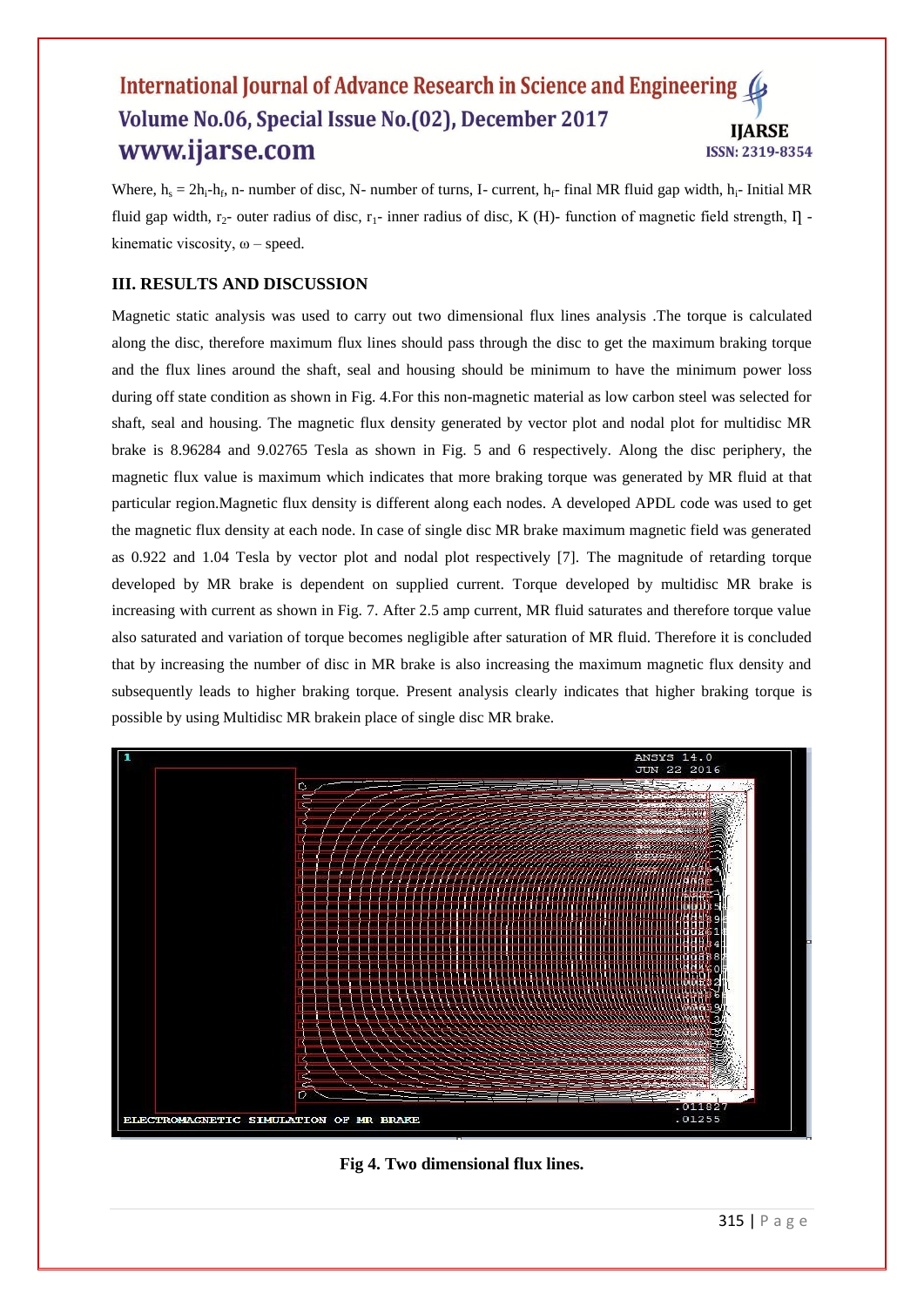

**Fig 5. Magnetic flux density by vector plot.**



**Fig 6. Magnetic flux density by nodal plot.**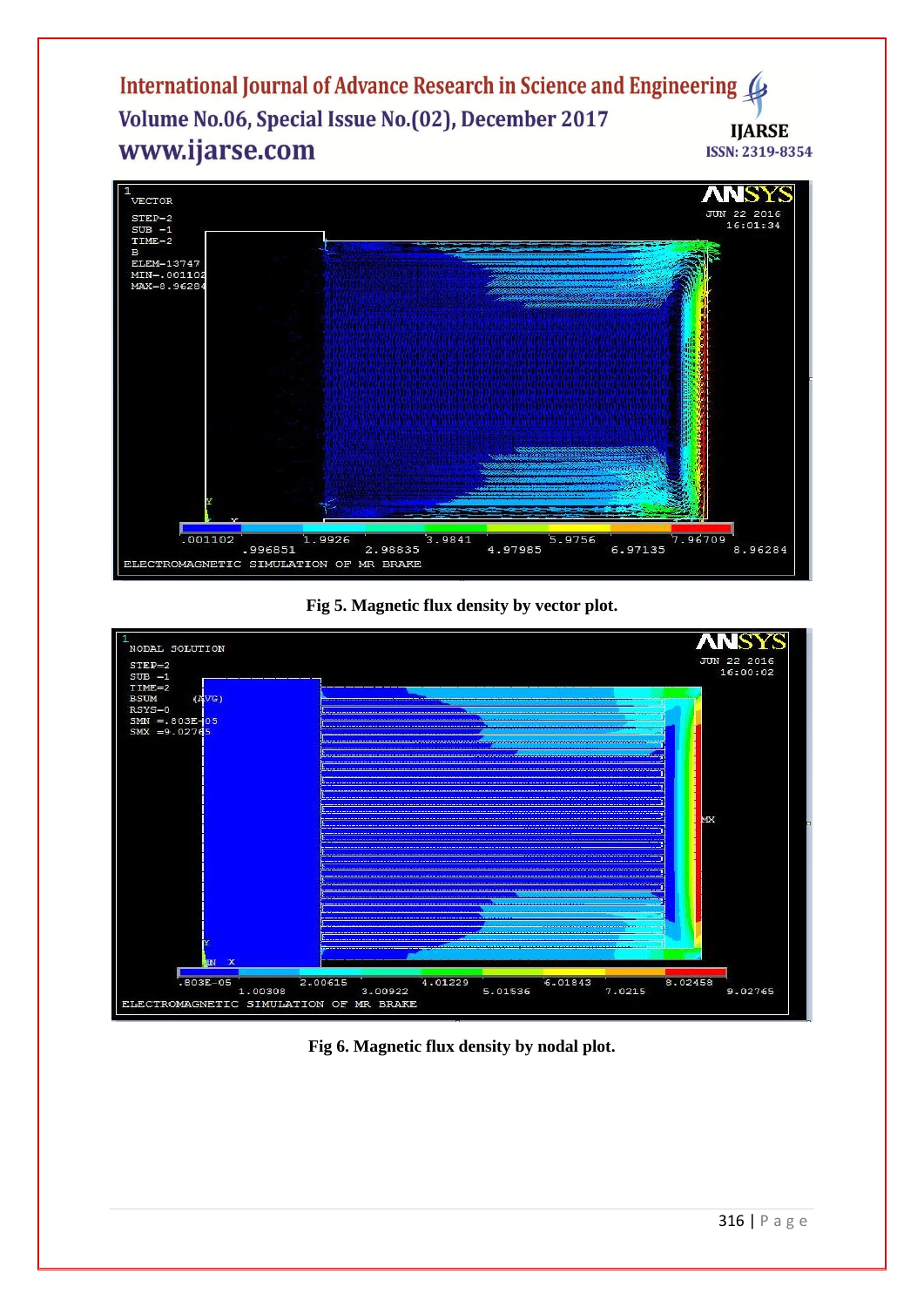



## **IV. CONCLUSION**

Magnetic behaviour of multidisc Magnetorheological brake was analysed by using finite element method. Based on the analysis following conclusion was drawn:

- Magnetic flux density is dependent upon disc radius, MR fluid gap and current.
- The maximum magnetic flux density is generated along the disc periphery.
- Non-magnetic material of shaft restricts the passage of flux lines through the shaft, therefore power loss during off state condition is minimised.
- After saturation of MR fluid at higher current, torque value also gets saturate.
- The magnetic flux density is increased by increasing the number of disc of MR brake which subsequently results in higher braking torque.

#### **REFERENCES**

[1] Lane, R., and Craig B., Materials That Sense and Respond: An Introduction to Smart Materials, *The AMPTIAC Quarterly, 7, 2002, 9-14*

[2] Shetty, B. G., Prasad, S.S., Rheological properties of a honge oil-based magnetorheological fluid used as carrier liquid, *Def. Sci. Journal, 61,2002, 583-589.*

[3] Ljesh, K.P., Kumar, Deepak, and Harish Hirani. Synthesis and field dependent shear stress evaluation of stable MR fluid for brake application. *Industrial Lubrication and Tribology. 69 (5),2017, 655-665.*

[4] Lijesh, K. P., Deepak Kumar, and Harish Hirani. Effect of disc hardness on MR brake performance. *Engineering Failure Analysis* 74 ,2017 228-238.

[5] A. Poznic, A. Zelic, I. Szabo, Magnetorheological fluid brake basic performances testing with magnetic field efficiency improvement proposal, Hung. *J. Ind. Chem. 40 (2) (2012), 113–119.*